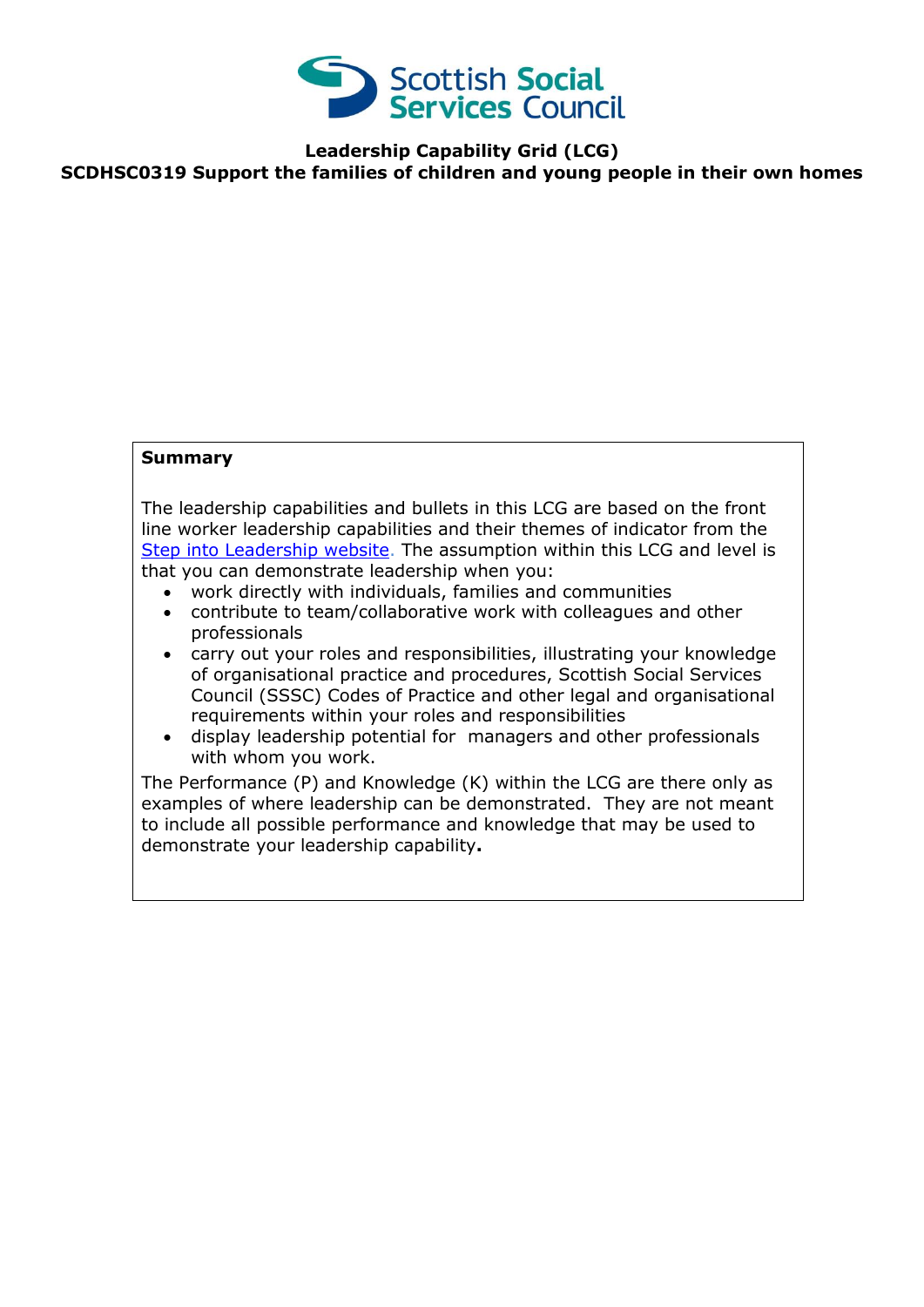

## **Leadership Capability Grid (LCG) SCDHSC0319 Support the families of children and young people in their own homes**

| Leadership<br>capabilities                 | When supporting the families of children and young people in their<br>own homes you can demonstrate leadership capabilities by:                                                                                                                                                                                                                                                                                                                                                                                                                                                                                                                                                                                                                                                                                                                                                                                                                                                                |
|--------------------------------------------|------------------------------------------------------------------------------------------------------------------------------------------------------------------------------------------------------------------------------------------------------------------------------------------------------------------------------------------------------------------------------------------------------------------------------------------------------------------------------------------------------------------------------------------------------------------------------------------------------------------------------------------------------------------------------------------------------------------------------------------------------------------------------------------------------------------------------------------------------------------------------------------------------------------------------------------------------------------------------------------------|
| <b>Vision</b>                              | Providing a vision for those with whom you work and your organisation when<br>you:<br>• See how best to make a difference when preparing to visit the family ( $P1$ -<br>7; K1-5, 11, 16, 24-25, 36, 42, 48) and providing active support for the<br>family (P8-29; K1-5, 11, 16, 24-25, 36, 37-38, 42, 48)<br>• Communicate and promote ownership of the vision when working with<br>families of children and young people (P8-29; K1-5, 11, 16, 24-25, 36,<br>42, 48), planning (P7, 9, 16-19, 27-29), seeking support (K20) and<br>working with others (P7, 15, 27-29)<br>• Promote social service values through active participation and<br>personalisation (All P; K 1-5, 11, 13-19; 27, 29, 37-38, 42, 48), when<br>working others ( $P$ 7, 15, 27-29) and related to the use of evidence ( $K$ 51-<br>54)<br>• See the bigger picture when demonstrating knowledge and practice of<br>organisational, local and national policies and procedures (All P; K6, 8-9,<br>27-28, 38, 51-54) |
| Self-<br>leadership                        | Displaying self leadership when you:<br>• Demonstrate and adapt leadership when supporting the families of<br>children and young people in their own homes (All $P$ ; K26, 36, 38, 42, 48)<br>• Improve own leadership by seeking advice $(K20)$ and self reflection (P5,<br>K26)<br>• Take intelligent risks when supporting the families of children and young<br>people in their own homes (All P; K36, 38, 42, 44, 48, 51-54)<br>• Demonstrate and promote resilience (All $P$ ; K3, 4, 19, 32, 36, 38, 42, 44)<br>• Challenge discrimination and oppression (P1; K 1, 4, 31, 38, 43)                                                                                                                                                                                                                                                                                                                                                                                                      |
| <b>Motivating</b><br>and inspiring         | Motivating and inspiring others when you:<br>• Inspire people by personal example (P8-29; K14-20, 42, 48, 51-54)<br>Recognise and value the contribution of others (P8-29; K9-10, 20, 38, 42,<br>$\bullet$<br>48)<br>Support the creation of a learning and performance culture (P8-29; K16-<br>20, 26, 42, 48, 51-54)                                                                                                                                                                                                                                                                                                                                                                                                                                                                                                                                                                                                                                                                         |
| <b>Empowering</b>                          | Empowering people when you:<br>Enable leadership at all levels (P8-29; K8-9; 16-20,42, 48, 51-54)<br>Support the creation of a knowledge and management culture (P8-29;<br>K16-20, 26, 42, 48, 51-54)<br>Promote professional autonomy (P8-29; K16-20, 24-26, 38, 42, 48)<br>$\bullet$<br>Involve people in development and improvement (P8-29; K16-20, 38, 42,<br>48)                                                                                                                                                                                                                                                                                                                                                                                                                                                                                                                                                                                                                         |
| <b>Collaborating</b><br>and<br>influencing | Collaborating and influencing when you:<br>Promote partnership working (P8-29; K11, 14-20, 38, 42, 48)<br>Influence people (P8-29; K11,14-20, 38, 42, 48, 51-54)<br>$\bullet$<br>Understand and value the perspectives of others (P8-29; K8-9, 11, 14-<br>$\bullet$<br>20, 38, 42, 48, 51-54)                                                                                                                                                                                                                                                                                                                                                                                                                                                                                                                                                                                                                                                                                                  |